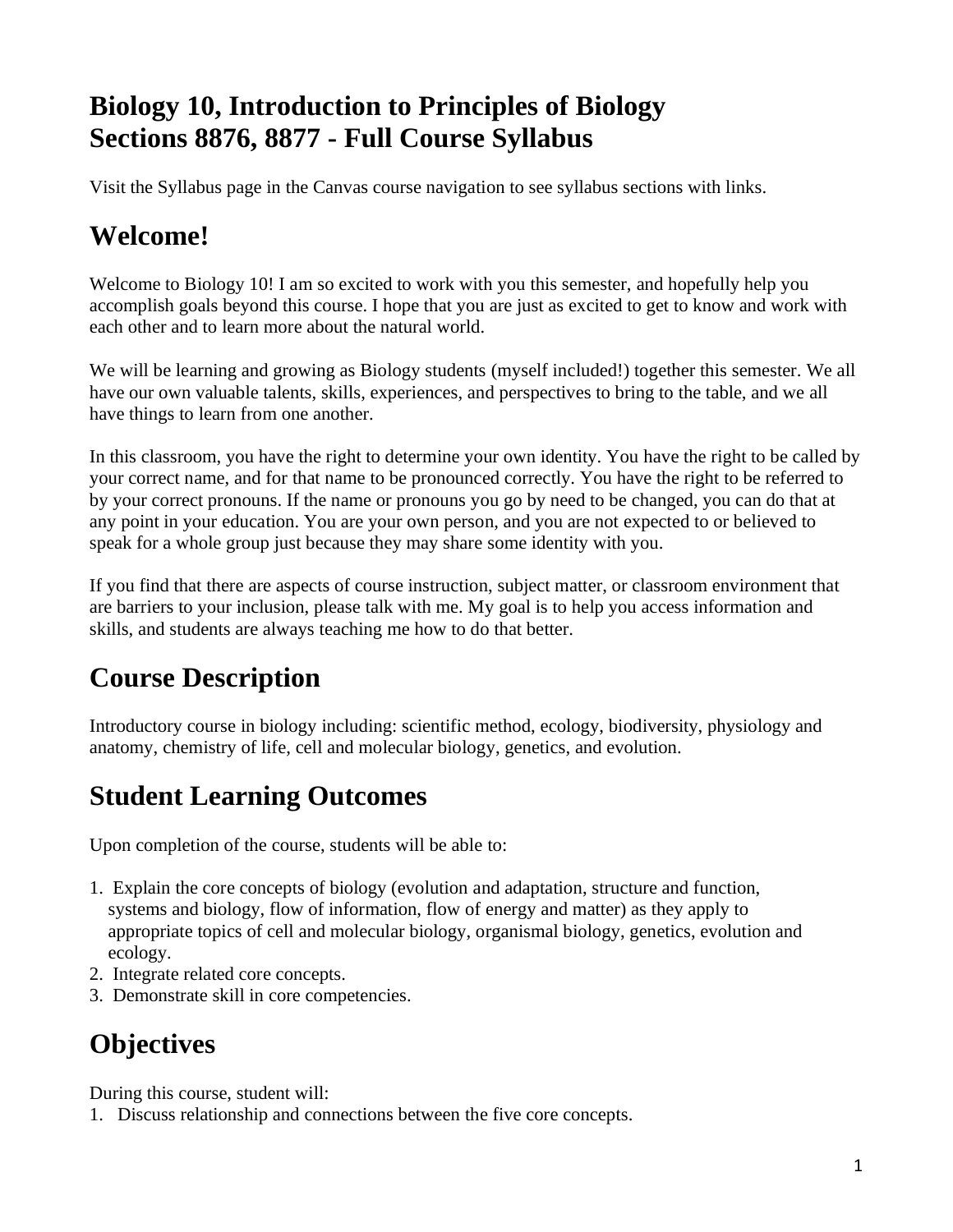- 2. Evaluate how evidence for evolution relates to the scientific process and be able to construct an argument to counter common evolution misconceptions.
- 3. Apply the core concept of evolution and adaptation to all course content, cell and molecular biology, genetics, organismal, and ecology.
- 4. Integrate microevolutionary mechanisms with macroevolution.
- 5. Correlate the structure and function of plant and animal organ systems, organs, tissues and cells.
- 6. Compare and contrast the cell structure and function of prokaryotic and eukaryotic cells and of plant and animal cells.
- 7. Integrate concepts of diffusion and osmosis with cell membrane structure and mechanisms of transport.
- 8. Explain the relationships between the structure of atoms, molecules, and biological polymers, and their significance to cells, physiology, genetics, and evolution.
- 9. Integrate knowledge of molecular genetics, inheritance, and cell division (mitosis and meiosis), and apply these to evolutionary biology.
- 10. Apply understanding of negative feedback loops at the cellular and physiological level.
- 11. Integrate concepts of molecular, cellular, physiological, and ecological energy flow and nutrient cycling.
- 12. Apply knowledge of ecological principles to current ecological problems.
- 13. Integrate different levels of the biological hierarchy and examine emergent properties.
- 14. Test ideas with evidence, applying the scientific process to biological investigation including data analysis and interpretation.
- 15. Evaluate evidence as part of a scientific community.
- 16. Apply laboratory techniques, including proper microscope use, to observe and experiment with biological phenomena.

### **Class Meetings**

Lectures will take place Mondays and Wednesdays 9-10:30am in PC 657

Labs will take place on Mondays (section 8876) or Wednesdays (section 8877) in PC 313

#### **Instructor Contact**

#### **Riva Bruenn**

Please call me Riva ( pronounced REE-vah) and use she/her pronouns for me.

#### **Office Hours**

- Weekly office hours will be determined based on a student availability survey.
- Also available for 1 on 1 or group meetings by appointment send me a Canvas message with a few days and times that work for you

I respond to Canvas Inbox message within 24 hours M-F, by Monday afternoon if sent between 5pm Friday and 5pm Sunday.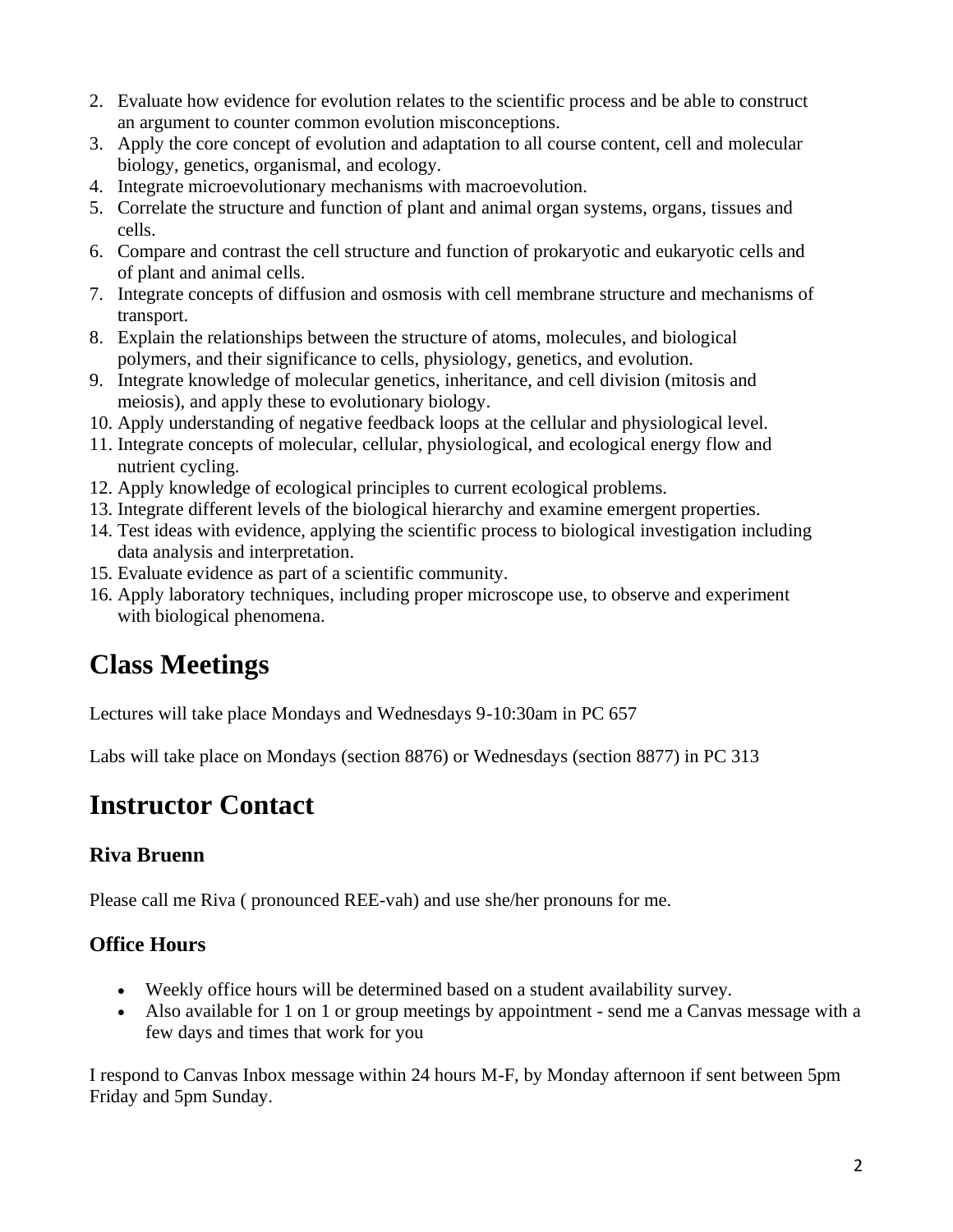I prefer Canvas messages (I will see those first), but you may also email me at rbruenn@santarosa.edu

# **What are office hours for?**

Office hours are a time when I will be available by zoom to help any and all students who stop in. You don't have to make an appointment. There may be other students in the session.

I LOVE having students come to office hours - you are never a bother, always a joy.

Ideas for things to discuss during office hours:

- get help answering a study question, or another content question you have
- go over a quiz after your first attempt to improve for the 2nd attempt
- go over a graded exam
- go over an assignment before you submit it, or discuss feedback on a graded assignment
- get help navigating Canvas
- get help finding an SRJC or community resource (like writing help, mental health care, food, equipment loans, etc.)
- get help figuring out what to focus on to catch up, make a priority list and schedule, and set course goals together
- chat and help me get to know you (great idea if you might ever want me to write a recommendation letter for you, which I love to do)
- get advice or ask for help connecting with helpful people for your future academic or professional career
- ask random biology questions I may or may not be able to help you with
- work on an assignment quietly by yourself and ask me questions when they come up as you work
- come with your study group and study, asking me questions when they come up

# **Course Web Site**

Students will use this Canvas course web site for instructional content, assignment instructions, submitting assignments, viewing classmate's work, sharing resources, and viewing grades.

### **Instructor Announcements and Q and A Forum**

I will post announcements on the "Announcements" page in Canvas throughout the semester. Canvas notifies students according to their preferred Notification Preferences as soon as the instructor creates an Announcement. Make sure to set up your notifications so you get one when I post an announcement.

There are also two discussion boards you can use to post questions. I encourage students to answer each other's questions, but if no one has answered, I will respond within 48 hours.

- Q and A about course and assignment details
- Q and A about course content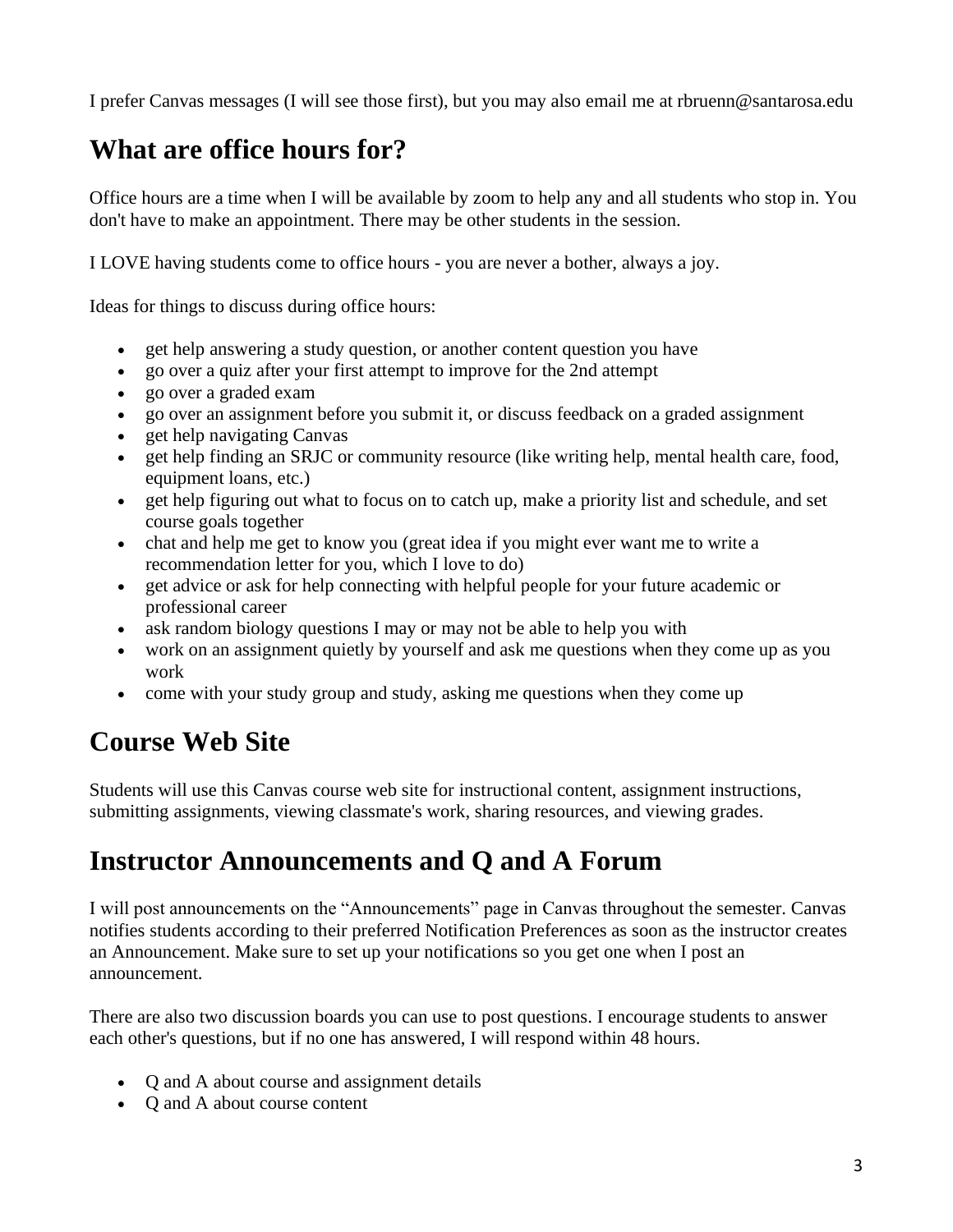# **Textbooks**

#### **Concepts of Biology, OpenStax free online textbook**

You can find our textbook for free online here: https://openstax.org/books/concepts-biology/pages/1 introduction

You can also locate and order a paper copy of the textbook online via the SRJC Bookstore. Note that if you want to pick your books up in Petaluma, you need to order them from the Petaluma Bookstore website.

- OpenStax Concepts of Biology
- Fowler, Samantha and Roush, Rebecca and Wise, James
- ISBN for digital (free) version: ISBN-10: 1-947172-03-4
- ISBN for paperback (buy it if you want a paper copy) version: ISBN-13: 978-1-50669-653-9

#### **Biology 10 Lab Manual, Petaluma Campus**

- Arbor Crest Publishing, 2019
- **make sure to get the Petaluma version, not Santa Rosa**
- ISBN 9781086000733

# **Grading Policy**

Visit the "Grades" page in Canvas course navigation to keep track of your grades. I grade and post grades and comments on the online Canvas gradebook. I will return grades and/or feedback 1 week after the deadline for most assignments (2 weeks for written assignments and projects, 2 weeks after the unit close date for exam short answers). If work is submitted late I will have it graded within 2 weeks of the submission date.

I encourage you to keep a close eye on your grades and feedback. For most assignments you can resubmit with corrections to earn more points. Keep your goals in mind to decide when this is worth your time, and make a 1 on 1 appointment if you want help strategizing.

#### **Grades will be assigned as follows:**

| Letter grade percents and points |     |                          |  |  |
|----------------------------------|-----|--------------------------|--|--|
| $\mathbf{A}$                     | 90% | 900 points or more       |  |  |
| B                                | 80% | <b>800 to 899 points</b> |  |  |
| $\mathbf C$                      | 70% | 700 to 799 points        |  |  |
| D                                | 60% | 600 to 699 points        |  |  |

If taking Pass/No Pass you need at least 700 points to pass the course.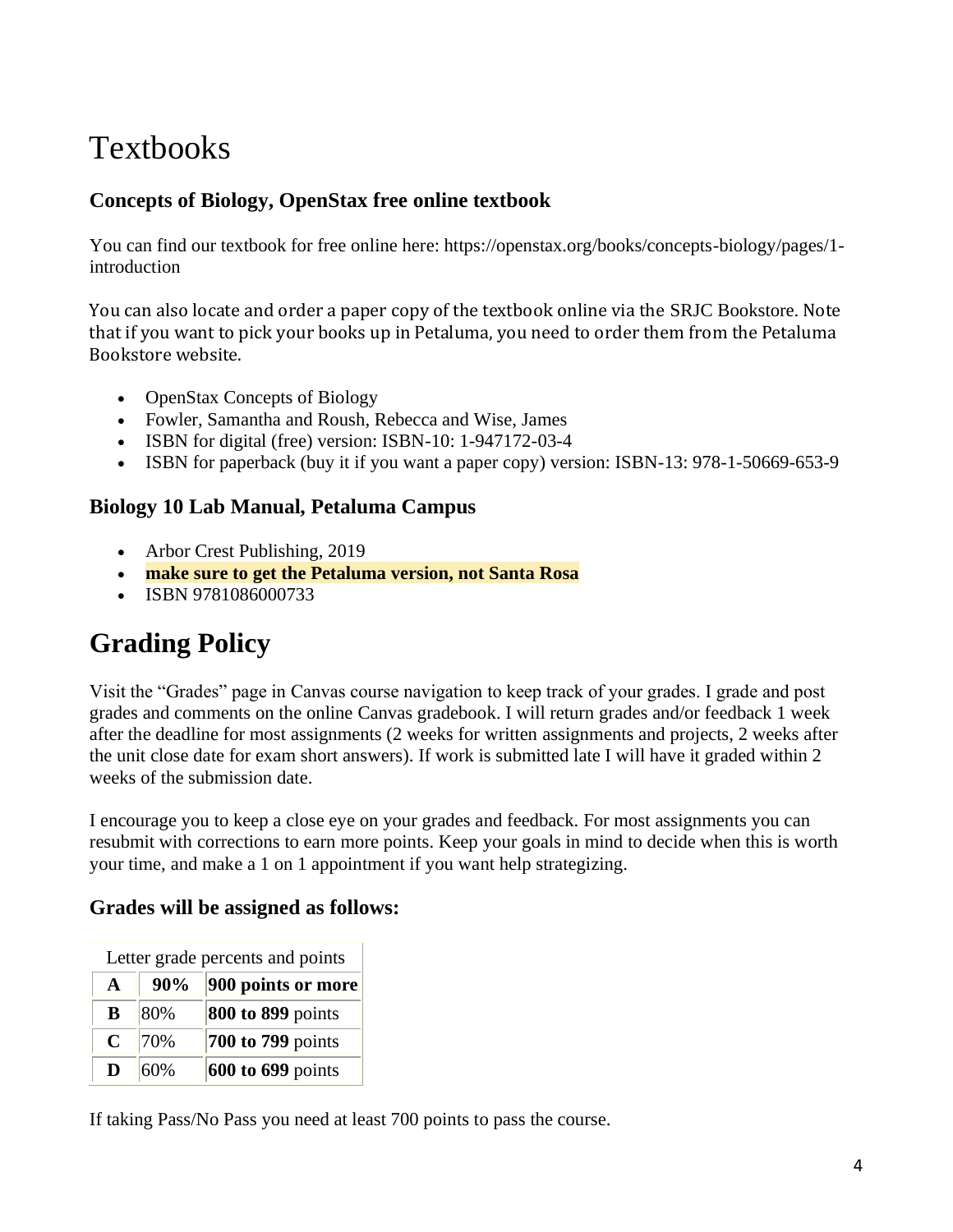Grades are transferred directly from Canvas into the final grade system, so what shows in Canvas is accurate.

You can use the What If? grade function in Canvas to set specific goals on assignments - it will show you how your grade will change given an assignment grade you enter.

#### **Points will come from the following assignments and assessments:**

| Assignment/assessment                                                                                                                                                                                                                                                | <b>Description</b>                                                                                                                                            | <b>Points</b> | % of your<br>final grade |  |
|----------------------------------------------------------------------------------------------------------------------------------------------------------------------------------------------------------------------------------------------------------------------|---------------------------------------------------------------------------------------------------------------------------------------------------------------|---------------|--------------------------|--|
| 1 essay (outline 10pts,<br>draft 10pts, peer review<br>10pts, final 25pts)                                                                                                                                                                                           | Summary of a current research news article and<br>analysis of how it relates to class material                                                                | 55            | 5.5                      |  |
| 3 discussions (15pts)<br>each)                                                                                                                                                                                                                                       | Canvas discussion including initial post and reply to a<br>classmate                                                                                          | 45            | 4.5                      |  |
| 12 labs (6pts each)                                                                                                                                                                                                                                                  | Lab activities usually completed during lab period, but<br>occasionally some groups will need to finish for<br>72<br>homework                                 |               | 7.2                      |  |
| 3 case studies (6pts<br>each)                                                                                                                                                                                                                                        | Short reading, data analysis and questions. We will<br>begin in class, to finish for homework.                                                                | 18            | 1.8                      |  |
| note taking (5pts each)                                                                                                                                                                                                                                              | Sign up to be a note taker for 2 lectures over the<br>semester, take a picture of or otherwise share notes for<br>the class (notes don't have to be perfect!) | $ 10\rangle$  | 1                        |  |
| microscope quiz                                                                                                                                                                                                                                                      | Multiple choice, short answer and demonstration<br>related to the microscope skills you will learn in lab,<br>will take place during lab                      | 50            | 5                        |  |
| 10 quizzes (15pts each)                                                                                                                                                                                                                                              | Most weeks there will be an open note multiple choice<br>quiz on lecture material taken through Canvas                                                        | 150           | 15                       |  |
| 3 lecture exams (100pts)<br>each)<br>Multiple choice and short answer including drawing<br>optional: replace lowest<br>related to lecture material. Will take place during<br>score with cumulative<br>lecture<br>final exam grade<br>(optional 4th lecture<br>exam) |                                                                                                                                                               | 300           | 30                       |  |
| 3 lab exams (50pts,<br>50pts, 100pts)                                                                                                                                                                                                                                | Multiple choice and short answer related to lab<br>material. Will take place during lab                                                                       | 200           | 20                       |  |
| 3 scientist spotlights<br>(10pts each)                                                                                                                                                                                                                               | 350 word reflections on a scientist's life and/or<br>research                                                                                                 | 30            | 3                        |  |

| Breakdown of points for the semester |  |  |  |
|--------------------------------------|--|--|--|
|                                      |  |  |  |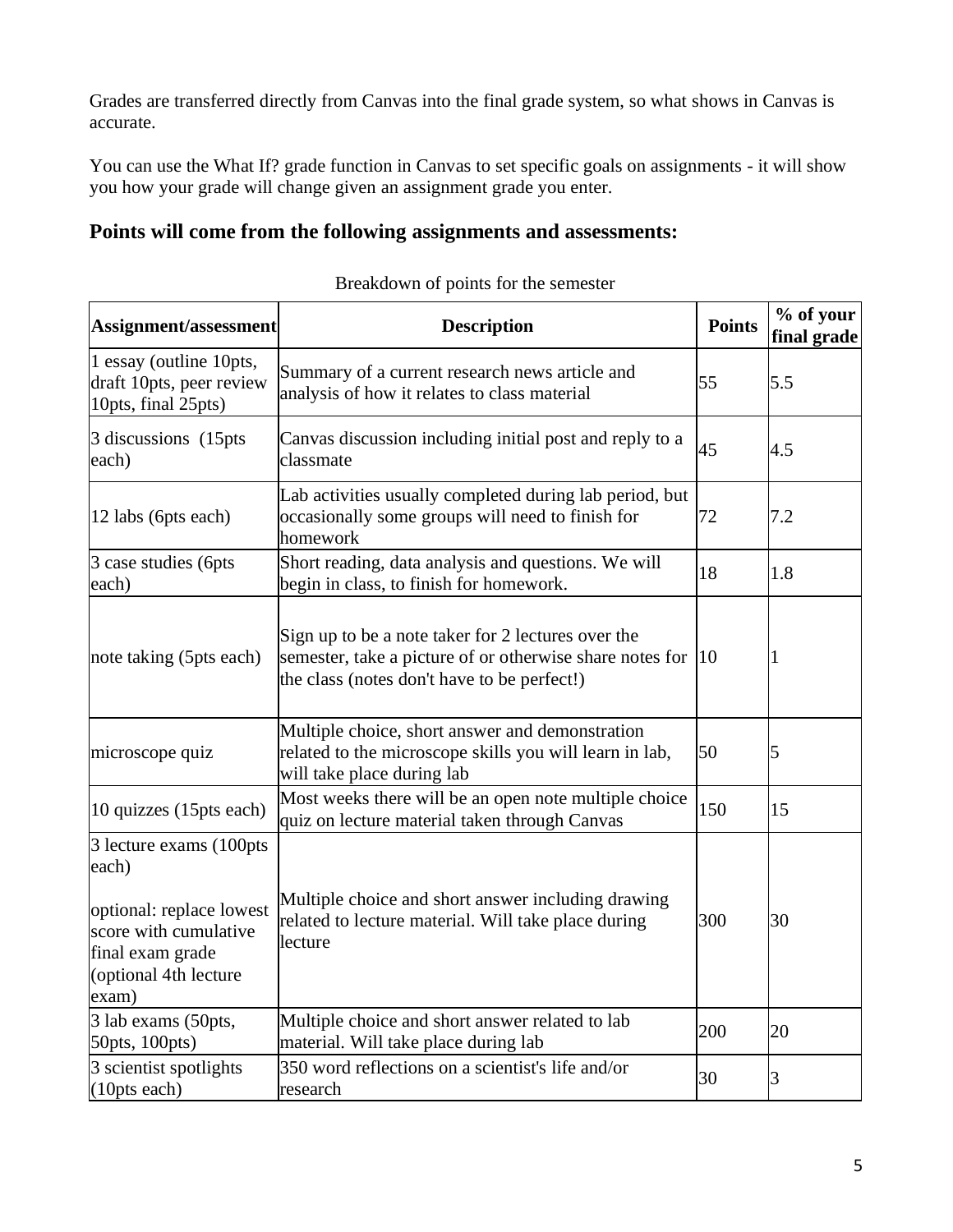| Surveys taken after each unit about your study<br>3 self assessments<br>strategies and their effectiveness. Also an opportunity<br>30<br>(10 <sub>pts</sub> each)<br>to give course feedback. |                                                                                                                                   |      | 3   |
|-----------------------------------------------------------------------------------------------------------------------------------------------------------------------------------------------|-----------------------------------------------------------------------------------------------------------------------------------|------|-----|
| 2 success activities<br>(10 <sub>pts</sub> each)                                                                                                                                              | 1 activity per Unit for units 1 and 2 from a list of<br>activities that typically help students succeed in college 20<br>courses  |      | 2   |
| Exit and entrance tickets<br>(1pt each, up to 10)                                                                                                                                             | Short activity to hand in at the start or end of some<br>lectures. There will be between 15 and 20 chances to<br>turn in tickets. | 10   |     |
| Surveys to help me (Riva) assess how I am doing on<br>pre and post semester<br>non-grade related metrics of student success and get to<br>surveys (5pts each)<br>know students individually   |                                                                                                                                   | 10   |     |
| totals:                                                                                                                                                                                       |                                                                                                                                   | 1000 | 100 |

See each assignment/assessment page for details.

The course outline of record is the required organization of this course for any instructors that teach it. The % of your grade that comes from each category is part of the course outline of record. The following table illustrates which assignments and assessments fit into each required category.

| <b>Course Outline Category</b>       | <b>Assignments &amp; Assessments</b>                                                                      | % of your grade from that<br>category |
|--------------------------------------|-----------------------------------------------------------------------------------------------------------|---------------------------------------|
| Lab reports or essays                | 1 essay, 3 discussions                                                                                    | 10                                    |
| problem solving/homework and<br>labs | 12 labs, 3 case studies, note<br>taking                                                                   | 10                                    |
| skill demonstrations                 | microscope quiz                                                                                           |                                       |
| Exams lecture & lab                  | 10 quizzes, 3 lecture exams (plus<br>1 optional cumulative exam), 3<br>lab exams                          | 165                                   |
| Other/participation                  | 3 scientist spotlights, 3 self<br>assessments, 2 success activities,<br>10 exit/entrance tickets, surveys | 110                                   |

Assignments in each COR category

### **Turning in assignments**

In this course, all assignments will be submitted through Canvas. I will not accept assignments through email, because I grade anonymously using the Canvas grading system. Each assignment will have a due date (listed in the course schedule) and a close date (the Unit close date except for essay assignments and surveys). I will accept assignments for full credit up until the close date.

Some assignments will require file uploads. The acceptable file formats are: pdf, jpg, jpeg, tiff, png, doc, docx, xls. Never submit a .pages document, or a live document (like a google doc or google spreadsheet) - I cannot accept these, as I won't be able to view them through the Canvas grading tool.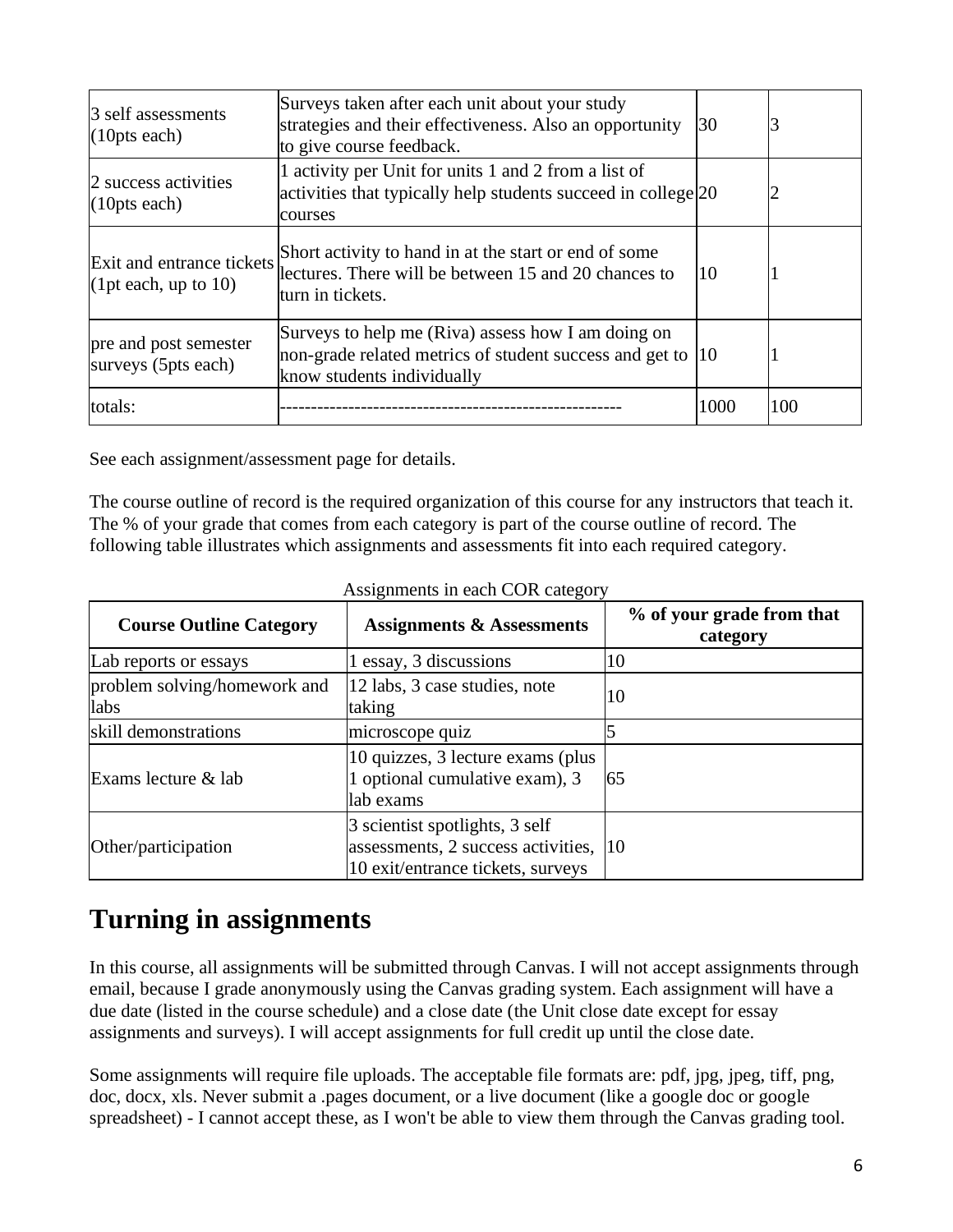Each assignment page will have directions and upload help links. Make sure to start your upload at least 30min before the close time (11:59pm). Submit a day in advance if you might need help from me.

# **Exams and quizzes**

There will be online weekly quizzes taken as Canvas quizzes, as well as in-person lecture and lab exams. The material comes from the textbook, lectures, labs, and supplemental materials provided to you. I will not be able to arrange make up exams for missed lab exams, as they require lab space, lab specimens, and lab equipment but I will work with the Disability Resources Department to ensure any accommodations requirements are met. A makeup lecture exam may be possible, but only in the event of unforeseen emergencies. This policy is to protect my time, as proctoring an exam takes hours away from my other work, which is difficult for me to do without advance notice and planning.

Many students experience exam anxiety. Some strategies that have worked for other students:

- Go over your notes after each class (after lecture, after lab). Some students reorganize notes by making tables, charts, diagrams, and word banks or by color coding. Keep a well organized study guide.
- Write down questions you need help with and plan to come to office hours at least once a week to get help.
- Schedule time to study. Turn off all devices during this time. When your scheduled study time is over, move on to something else.
- Take your first quiz attempt early, treat it as a practice test.
- After your first quiz attempt, come to office hours to go over what you missed before taking the second attempt.

# **Late Policy**

This course is set up so that you can learn from your mistakes by correcting work, and practice time management skills without fear of failure. You should plan on completing good work on time, but when your work does not meet the criteria, or when you fall behind, you will have the space to fix mistakes and catch up again.

All assignments are due **at 11:59pm PST** on the due date. There is no need to ask for an extension: I will accept late work including quizzes taken through Canvas for full credit up until the unit closes except for the assignments related to the essay, which rely on all students finishing drafts at the same time, and some surveys whose results I need to use immediately. To prevent any students from falling too far behind and to help me manage my own grading and preparation time, after a unit closes I will not accept, give feedback on, or grade work from that unit.

If you are struggling to keep up with the course, I encourage you to make a 1 on 1 appointment. We will talk about your grade goals and together as a team we will make a priority list and schedule to help you readjust.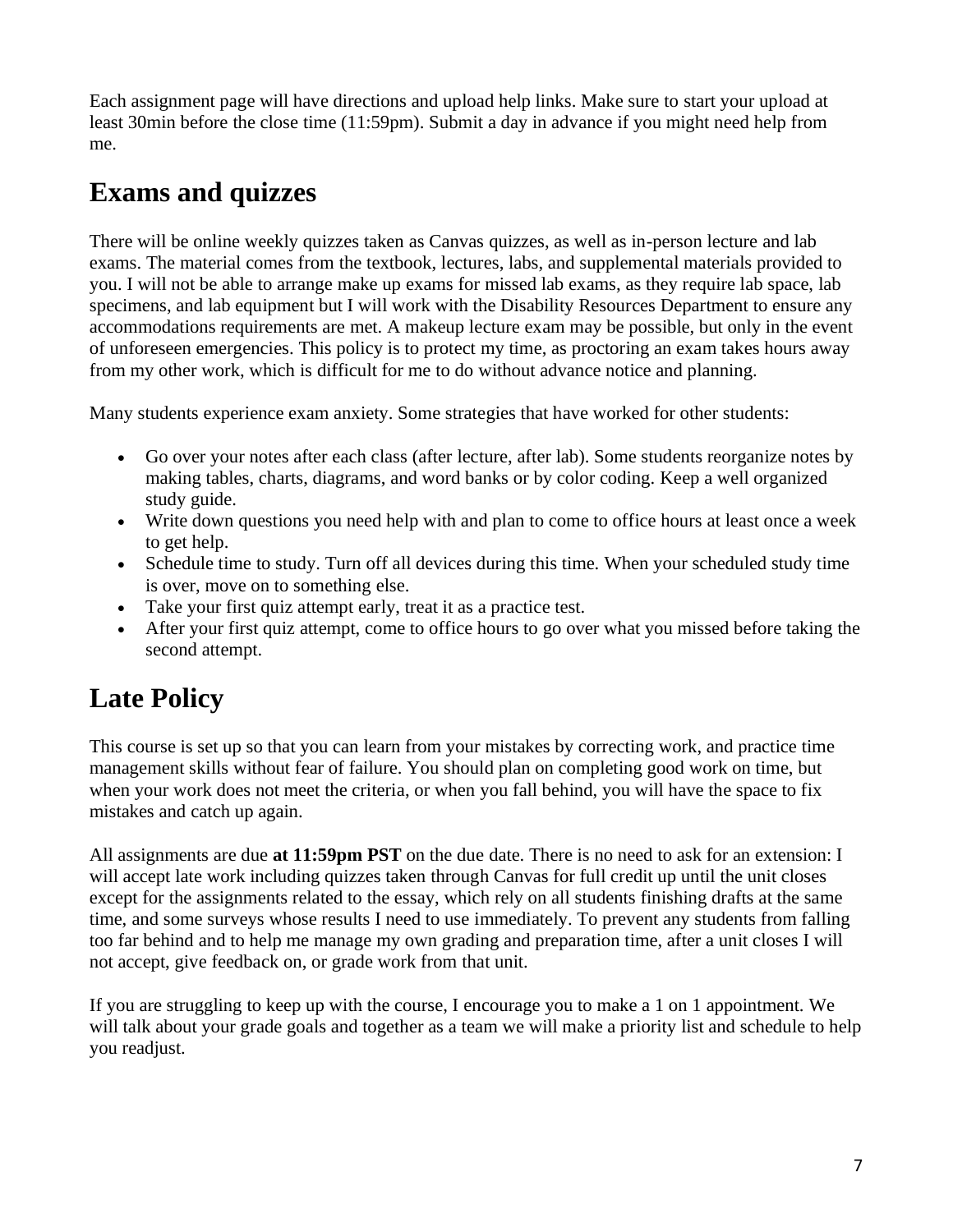# **Extra Credit**

Each student is assigned as note taker for 2 lectures in the semester. Students may sign up to be a note taker for 1 additional lecture, to earn +5 extra credit. These points will be added to the lowest exam score (lecture or lab).

Occasionally, a unique opportunity or event occurs which is directly related to our class material. If this happens, I will consider providing extra credit for attendance/participation at this event, but only if the date and time make it accessible to everyone (and/or a recording or other alternative is available). I do not wish to penalize students with non-flexible schedules (ex. care giving, jobs, and other responsibilities).

## **Pass‐NoPass (P/NP)**

You may take this class P/NP. You must decide before the deadline, and add the option online with TLC or file the P/NP form with Admissions and Records. With a grade of C or better, you will earn a P.

You must file for the P/NP option by 2/27. Once you decide to go for P/NP, you cannot change back to a letter grade. If you are taking this course as part of a certificate program, you can probably still take the class P/NP. Check with a counselor to be sure.

### **Accommodations**

Students with disabilities who need or may need accommodations in this class are encouraged to contact Disability Resources (527-4278), disabilityinfo@santarosa.edu as soon as possible to better ensure such accommodations are implemented in a timely fashion. You will need to provide the Authorization for Academic Accommodations (AAA letter) from the Disability Resources Department (DRD) to receive accommodations.

I want you to have what you need to succeed, so if you may be eligible, please seek all accommodations you are entitled to even if you have not done so in previous classes.

### **Additional resources for success**

- Student Success Team
- Tutorial Centers
- Library resources Librarians are available online. Go to "online chat" or "zoom appointments." Libraries are open in person this semester (check website for hours)
- Need A Laptop or other equipment? Borrow from SRJC Library
- Apply for Crisis Financial Assistance
- Basic Needs Student Resource Center supports meeting student needs for food, housing, transportation, and much more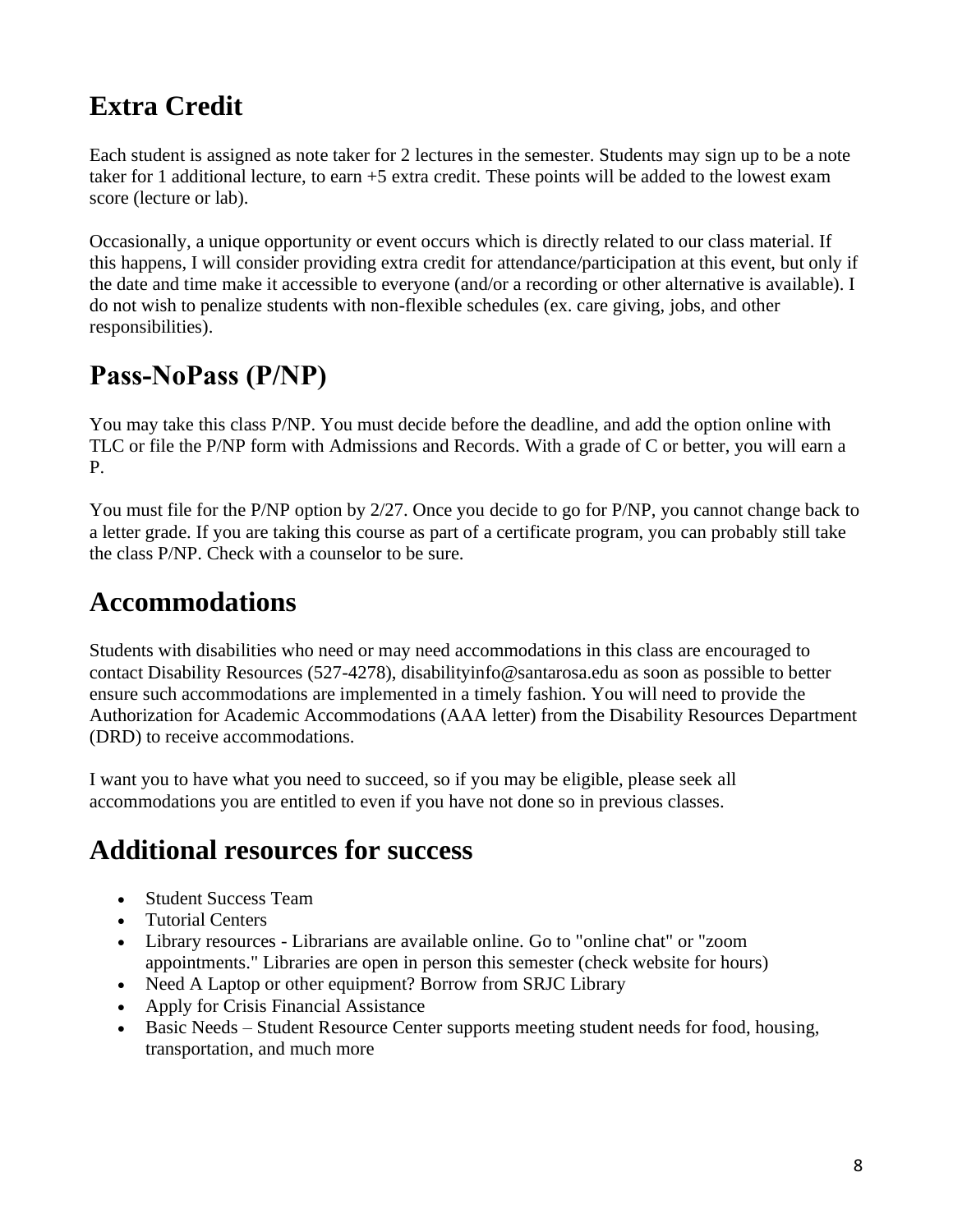# **My tips for success**

- Regularly check Canvas, especially the tentative course schedule, and plan at least a week ahead.
- Plan to spend 5-8 hours on this class outside of lecture and lab hours.
- Make a schedule for yourself with reachable, prioritized goals for each study/work period.
- Review lecture notes after each class (especially study guide questions and questions in the lecture videos)
- Review and prepare for each lab. Read labs ahead of time and answer some questions.
- If you miss a question on a quiz or activity, figure out why your answer was not correct, what the correct answer is, and why.
- Quizzes have 2 attempts and most assignments can be turned in as many times as you want before the close date - take advantage of this and fix your errors to earn more points. It's good for your grade and for your learning!
- Use the student services.
- Pay close attention to your grades. Whenever you're feeling worried, schedule a 1 on 1 appointment with me to assess how you're doing and get tips on meeting your goals.
- If you have a question or are confused, *please speak up*! Other students are almost certainly confused as well but may not want to ask.
	- o ASK LOTS OF QUESTIONS during labs, office hours, and on discussion boards.
- Every class and every student is different work with me to make this the most effective learning environment it can be by communicating your needs and giving me feedback.

# **Advice from Fall 2021 students to you, in their own words**

On the 3rd lecture exam I always ask students to give advice to the next semester's students. This is what Fall 2021 students had to say to you, in their unedited words.

- "This class will be way more work than you will think it is, and that is a good thing. Just come in mentally prepared that this is a lot you will have to do to keep up. The lab and homework alone give you more than enough to study from, but this class isn't more than 3 credits for nothing. Use the whole time for each section to get the work done, but don't leave it until the last minute of course. I would also suggest study groups from people in the class, and even people from a different lab day."
- "I would 100% suggest to take advantage of Rivas office hours. She is always happy to help and loves explaining whatever you dont understand. Go over all answers you got wrong on the quizzes with her and do the study guides. It may seem like a lot but it does pay off in the end. I did not consider myself as being good at science because I have to put in a lot of work and effort to learn the material but with Rivas help I was able to get the grade I wanted. As long as you stay consistent and motivated throughout the semester, you can for sure pass this class."
- I would suggest keeping Riva's little tricks to remember things in mind (or other ones you learned before). They're very helpful. And of course, don't be afraid to ask random questions."
- "Study as soon as you can, don't leave things for last minute."
- "Complete the quizzes to understand the material"
- "Memorize vocabulary"
- "Keep up with the modules and study guides. The study guide is a useful tool but it can become challenging if you get behind."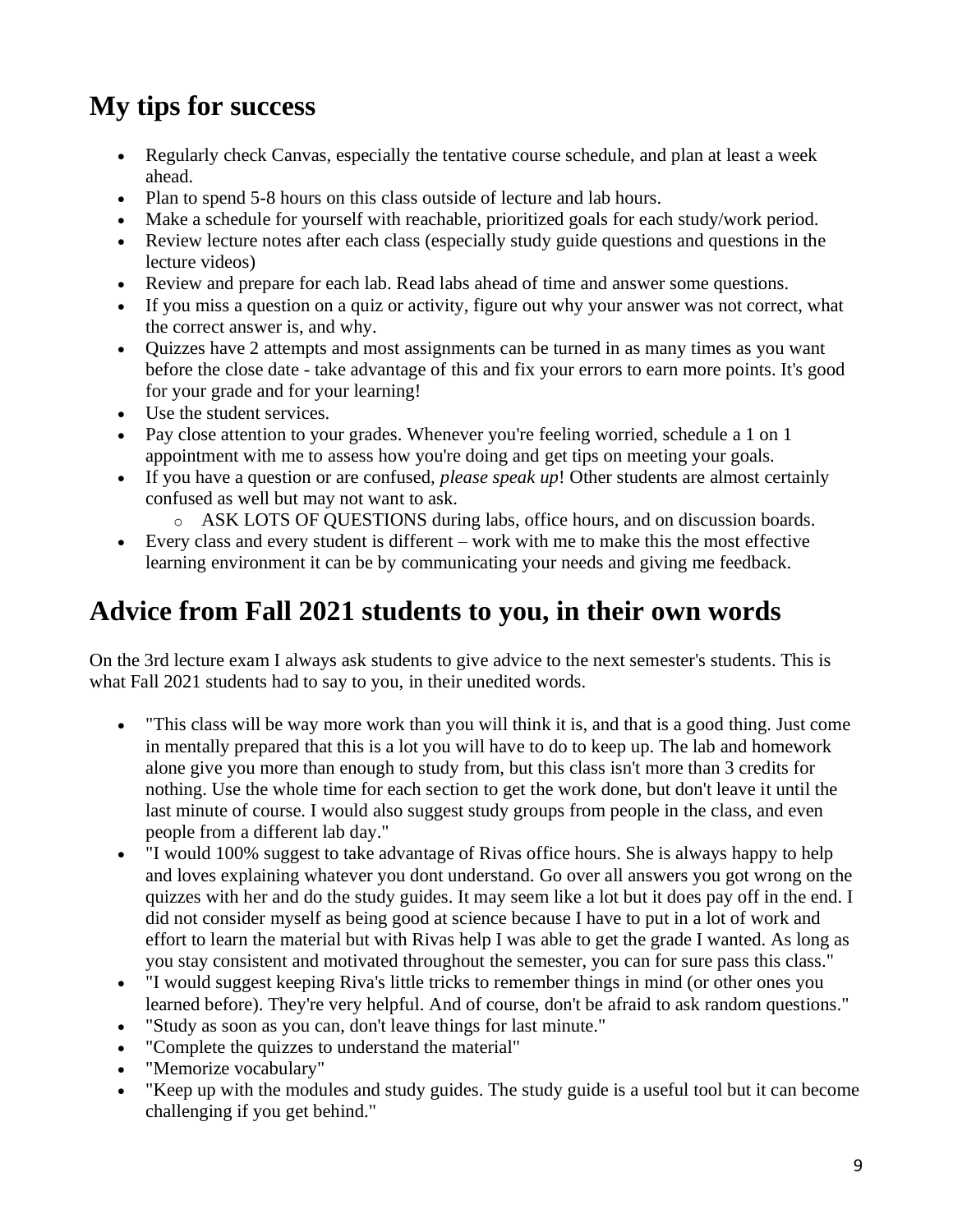- "She's an awesome teacher. Don't be afraid to ask questions get help or go to Office hours. She's a super nerd and doing all of that will get you extra brownie points:) Even though things don't have hard to date, turn them in on time or you will get super behind."
- "ask about what is due and when its due! some things I wasn't sure needed to be turned in. always ask for help don't be shy"
- "Stay on top of everything, don't wait for the close date to rush and get through things. Follow the weekly overview in the beginning of the week. Take advantage of how helpful Riva is, most teachers aren't like Riva."
- "Take advantage of how many resources are on the content pages. Watch every video and take notes on the bigger topics. Utilize both attempts you have on quizzes. AND ASK FOR HELP IF YOU NEED IT!"
- "It is very simple to get an A: first do the work, don't skip any assignments. Second, everything you need to know is on the content pages, so watch those and take notes and you can get As on the quizzes and exams. Third, pay attention during the labs and do the lab study guides after everyone so you are prepared for the lab exams. The lab exams are the hardest part of the class."
- "If anyone is intimidated by the topics we learn, the last unit is easier to understand or at least in my opinion."
- "It is a great class. They will love it."
- "While open notes [on quizzes] are extremely nice (and do take advantage of them), do try to remember the information rather than completely relying on open notes, it'll make the exams much easier."
- "Take notes during all the labs. Even if you think you know the information already."
- "Taking notes on an electronic document so that things can be easily added or changed. Also, the study guides really help!"
- "show up, get all your work done on time so you don't fall behind it tends to get overwhelming when you are catching up with the work load. If you ever get stuck or confused on stuff talk to Riva she is there to help and is very patient on trying to help you understand. Go to offices hours that's what they are there for. Just breathe you will get through it!"
- "I would say definitely don't be afraid to ask for help. It really helps in the long run and Riva is very welcoming and encourages to ask questions and for help!"
- "do the study guides even if you have already done one"
- "Make sure to get all your work done, best to not fall behind because it well get a little overwhelming. If you get stuck on understanding something, come to office hours, I found it to be very helpful!"

### **Important Dates**

Day Class Begins: 1/19

Last Day to Add without instructor's approval: 1/25

Last Day to Drop with a refund: 1/30

Last Day to Add with instructor's approval: 2/6

Last Day to Drop without a 'W' symbol: 2/6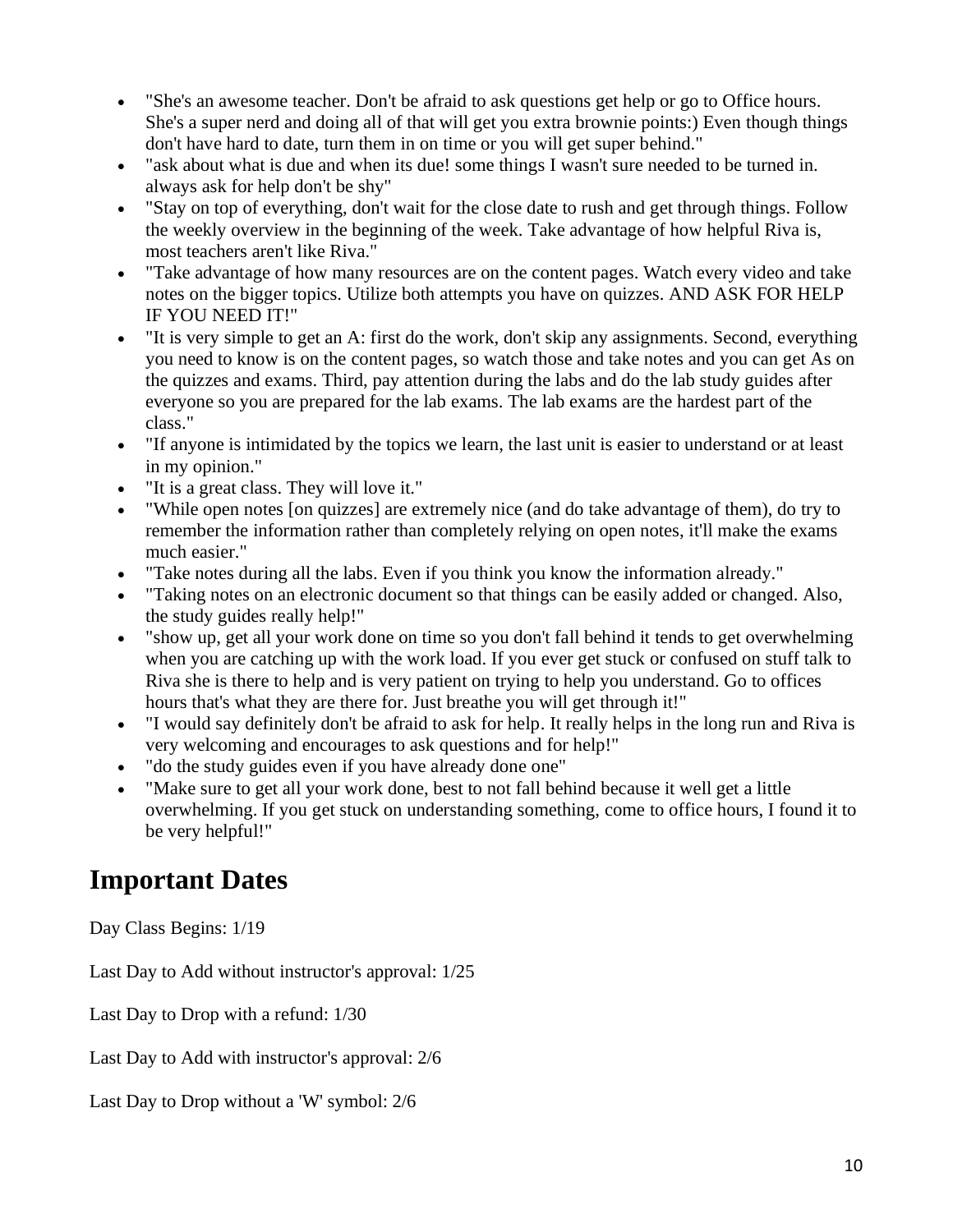First Census Day: 2/7

Last Day to Opt for Pass/No Pass: 2/27

Midterm progress indicators posted in student portals: 3/28-4/24

Last Day to Drop with a 'W' symbol: 4/24

Day Of Last Class Session: 5/18

Day of Cumulative Final Exam: 5/25

Final Grade Rosters due: 6/3

### **No-show drop**

If you do not sign into Canvas or if you do not attend the first two class meetings and I don't hear from you, I may drop you from the course to make space for waitlisted students. If you know you will miss sessions, communicate with me to avoid being dropped.

During the semester, if you do not sign into Canvas and miss 2 consecutive sessions and/or 5 assignments without contacting me, I may drop you from the course up until census day (when the college reports enrollments to the state).

I expect you to take responsibility for your own enrollment - if you plan to withdraw make sure you do so by the posted deadlines. Do not rely on me to drop you from the course.

### **Withdrawing and Excused Withdrawal (W and EW)**

You might decide that this course doesn't fit into your life this semester. If you do, know that I am not judging you. I know that you have priorities outside of this class. Before you withdraw, I encourage you to check in with me 1 on 1 to see if we can work together to help you prioritize your time in the course to succeed. I also encourage you to meet with a counselor to make sure withdrawing is the best option, and to discuss whether you are eligible for an excused withdrawal.

- A regular withdrawal will show up as a W on your transcript and will count towards your number of attempts in the course.
- An excused withdrawal will show up as an EW on your transcript wand will not count towards your number of attempts in the course.

### **Attendance**

I expect you to attend all class sessions. That said, I am aware that students may have unavoidable conflicts and emergencies. If for some reason you cannot attend a class session, I expect you to contact me as far in advance as possible (or as soon after the absence as possible in unforeseen circumstances). We will work together as a team to get you caught up. To set your expectations accurately, in my experience catching up after missing a class requires more time and effort than coming to the class.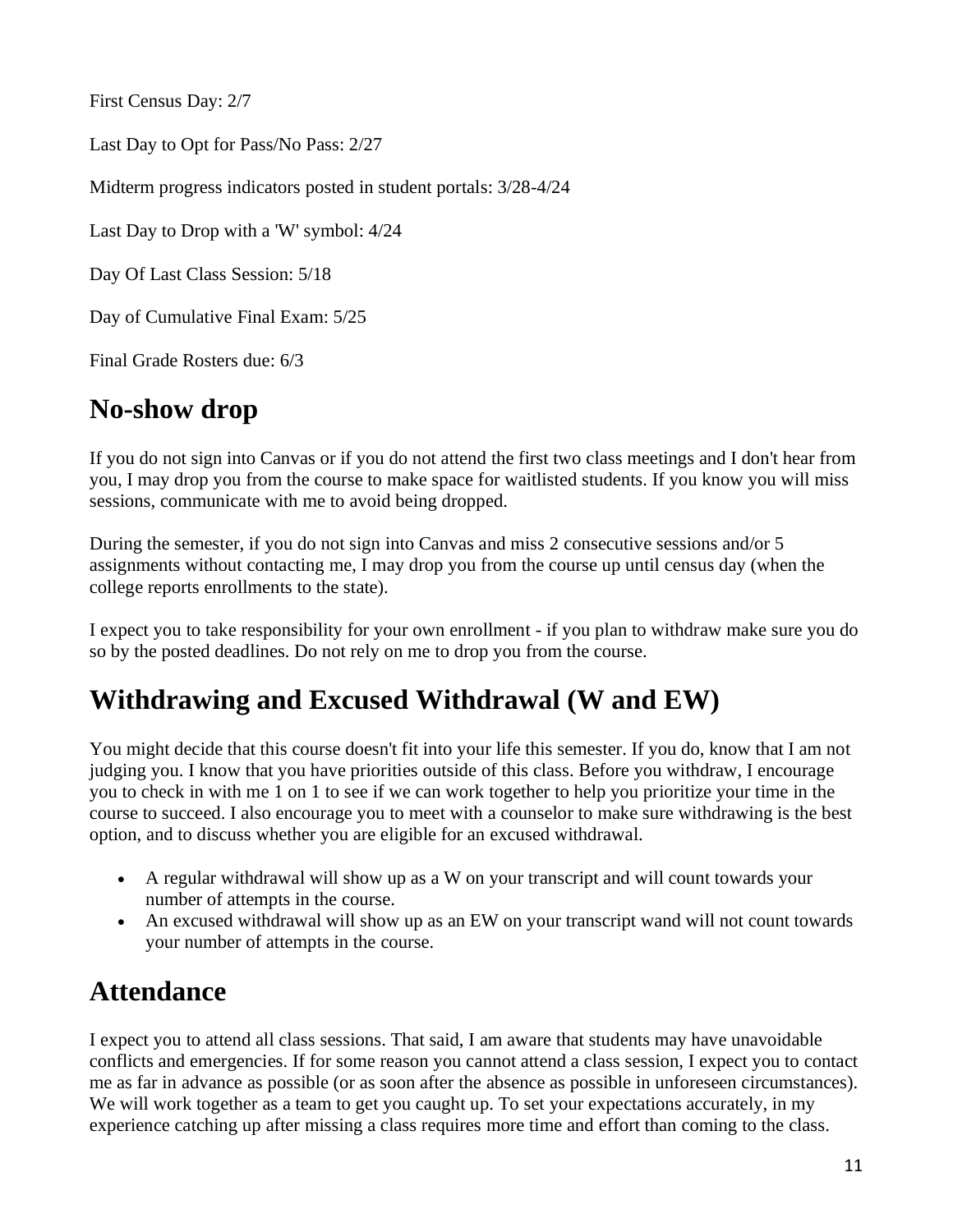You may be able to attend my other section's lab in a given week if you are able to plan ahead or contact me quickly to schedule this (but this may not be possible due to COVID precautions).

#### **Strategies to avoid falling behind in the case of absences:**

#### **Strategies to use ahead of time:**

- work ahead of schedule to protect yourself from unforeseen events
- exchange contact information with lab group members so you have someone to go to for notes and help on what you missed

#### **Strategies to use after you miss a session:**

- come to office hours after the missed session to ask questions and get an overview of what you missed
- read the posted notes
- post in the course  $\overline{Q} \& A$  boards for help with things you missed or help finding resources you need to catch up
- schedule a 1 on 1 meeting to think through your priorities with my help and make a list and schedule for catching back up

## **Class goals and values**

In our first class session we will brainstorm and agree together on a shared list of class goals and values (for students and for the instructor). Once that list is complete, we can revisit it any time this semester as needed/wanted by any of us.

I will link that document here once it is complete.

### **I challenge you to present your own creative, original work**

I trust you and believe that no student sets out to plagiarize (copy) the work of others. This can happen due to unbearable stress, mistake, or confusion about what counts as plagiarism.

Plagiarism is not just submitting someone else's paper as your own. It's taking sentences, even severalword phrases directly from another source or sources without proper attribution. You are a creative, intelligent, capable person and you can communicate in your own original way with your own words. If you're not doing original work, all the assigned work is really just busywork and is not a useful learning tool. Copy/paste is not worth your valuable time. I encourage students to share information and ideas, but not their work.

**All work for this class must be original (in your own words) and completed individually (each student submits their own unique work) unless otherwise specified in the assignment details. Quotes, even if properly attributed, are not permitted in any assignment unless otherwise specified in the assignment details.**

No credit will be earned for plagiarized assignments, quizzes, or exams.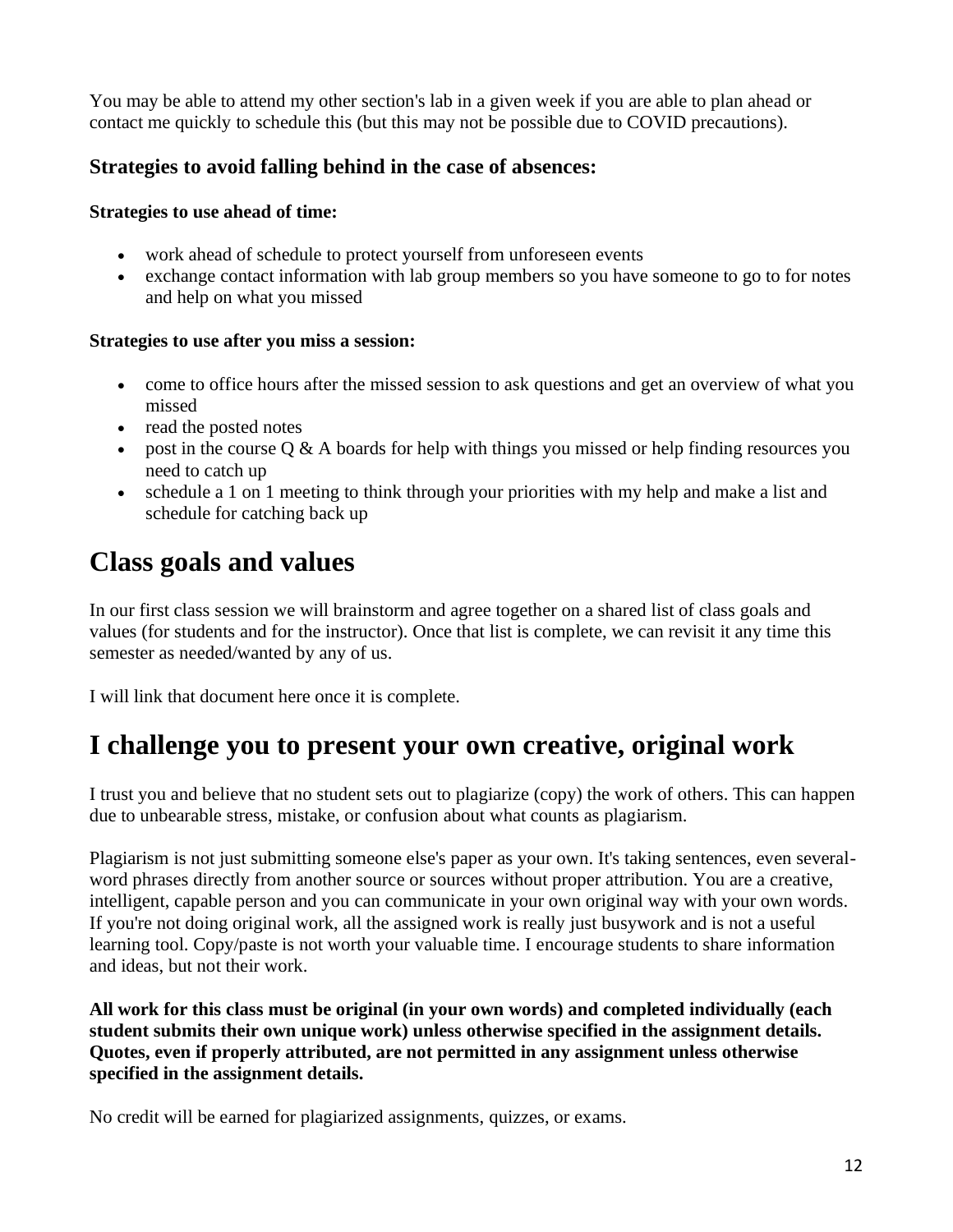My best advice for avoiding plagiarism is to always take notes in your own words, and never look at the original source while doing your work. If you're ever confused about whether you're writing in your own words or not, come to office hours or the writing center. We'd all love to help you!

To learn more, including specific examples, see the links on Plagiarism in Syllabus: conduct.

# **SRJC Standards of Conduct**

Students who register in SRJC classes are required to abide by the SRJC Student Conduct Standards. Violation of the Standards is basis for referral to the Vice President of Student Services or dismissal from class or from the College. See the Student Code of Conduct page.

#### **Netiquette, or Why Is It Harder to Be Polite Online?**

*Netiquette* refers to using common courtesy in online communication.

In our first week of classes we will come up with shared classroom goals and values. In the meantime, please use these guidelines for discussions and communications through Canvas:

- Forward emails and other private messages only with a writer's permission.
- Be considerate of others' feelings and use language carefully.
- Cite all quotations, references, and sources (otherwise, it is plagiarism).
- Use humor carefully. It is hard to "read" tone; sometimes humor can be misread as criticism or personal attack. Feel free to use emoticons like :) for a smiley face to let others know you are being humorous.
- To ensure that others can understand you, use complete sentences to compose posts. Review work before submitting it.
	- o Abbreviations, such as "ur" for "your" or "ru" for "are you" etc., is confusing for many people, so please use full words.
	- o If you don't understand what someone else has said, try asking for clarification.
	- $\circ$  If you notice wording that is confusing in an assignment or from me (the instructor), ask for clarification so I can fix it for everyone.
- Focus on impact first, not intent. If something you communicate has a negative impact (hurts someone for example), try to understand the impact and change your behavior first, before communicating what your intent was.

### **Tentative course schedule**

Readings, topics, and due dates for the semester. If this schedule needs to change, I will send a course announcement.

- Labs and lab exams due on your lab day
- Lecture exams are due on the lecture day
- All other assignments due on Sundays
- All assignments are open until the unit close date unless noted in *italics (surveys and essays)*